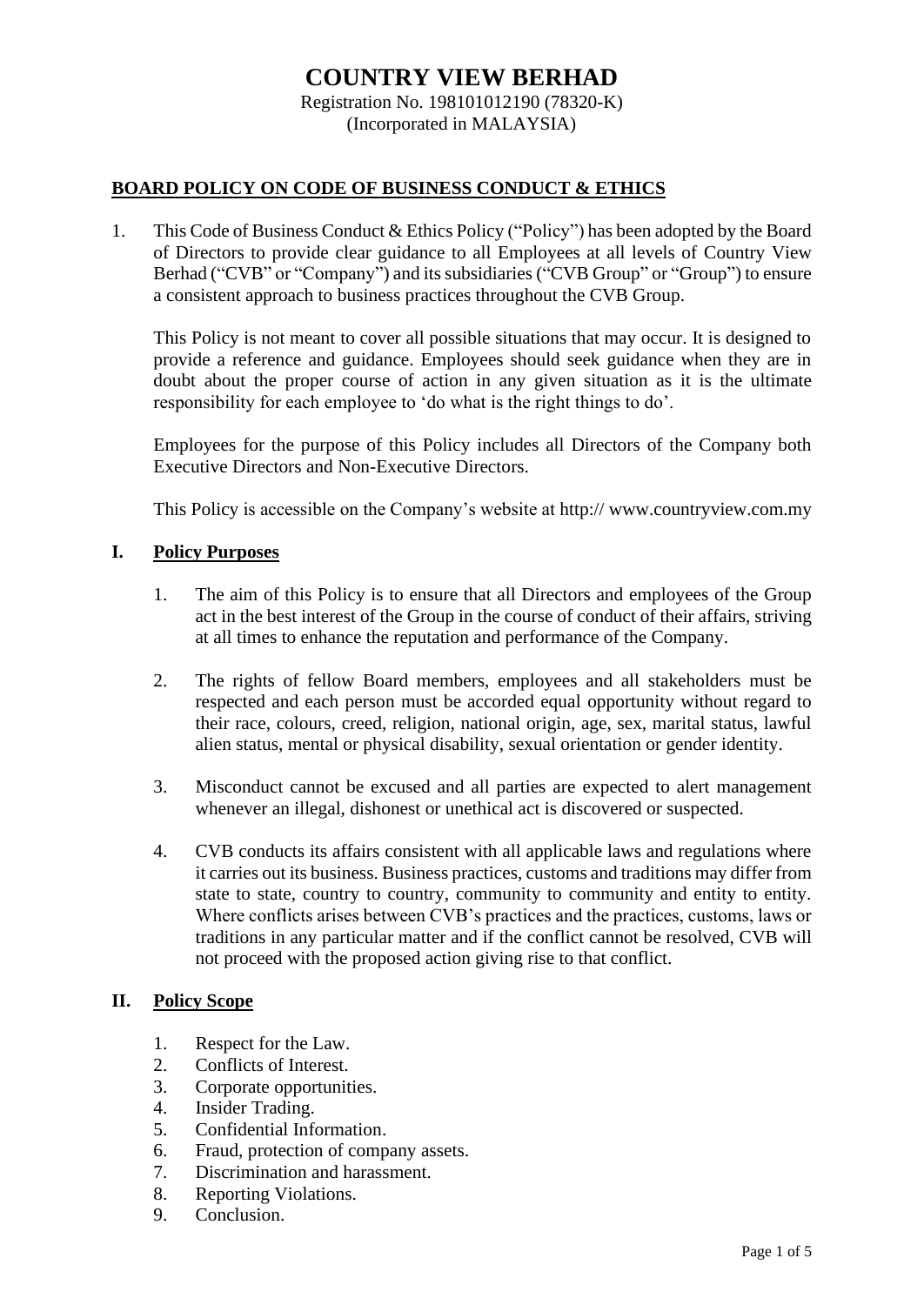# 1. Respect For The Law

CVB, its Directors and all employees are bound by all applicable laws, rules and regulations.

Compliance with all applicable laws and regulations must be observed and all employees must adhere to all internal company policies, rules and regulations specific to the CVB Group which may go beyond what is requested by law.

# 2. Conflict of Interest

A Conflict of Interest occurs where personal interest of an employee competes with the interest of the CVB Group.

All employees shall avoid putting themselves in a position of conflict of interest whenever possible.

Where a conflict of interest situation arises, or has occurred or where an employee becomes aware that he faces a situation that may involve or lead to a conflict of interest, the employee shall disclose the situation to his Head of Department or the Head of Human Resources Department to resolve the situation in a fair and transparent manner.

In respect of Senior Management level upwards, the concerns should be brought to the attention of the Executive Directors and in respect of the Board level, it should be brought to the attention of the Board.

All Directors are required to observe and comply with:

- (a) the provisions of the Companies Act 2016 in respect of Sub-Division  $3 -$ Directors Duties and Responsibilities.
- (b) Articles 124 and 125 of the Company's Constitution (Articles of Association).
- (c) the provisions of Chapter 10 of the Bursa Malaysia Securities Berhad's Main Market Listing Requirements.

# 3. Corporate Opportunities

All employees shall not compete with the CVB Group or take personal advantage of business opportunities that arose or discovered during the course of their employment unless CVB expressly waives its interest in pursuing such opportunity.

Where any employees desire to pursue business opportunities that CVB is interested or engaged in, they shall inform their Head of Department or the Head of Human Resources Department who will then seek clearance from the Management or Board where applicable.

In respect of Senior Management level upwards, the issue should be brought to the attention of the Executive Directors and in respect of the Board level, it should be brought to the attention of the Board.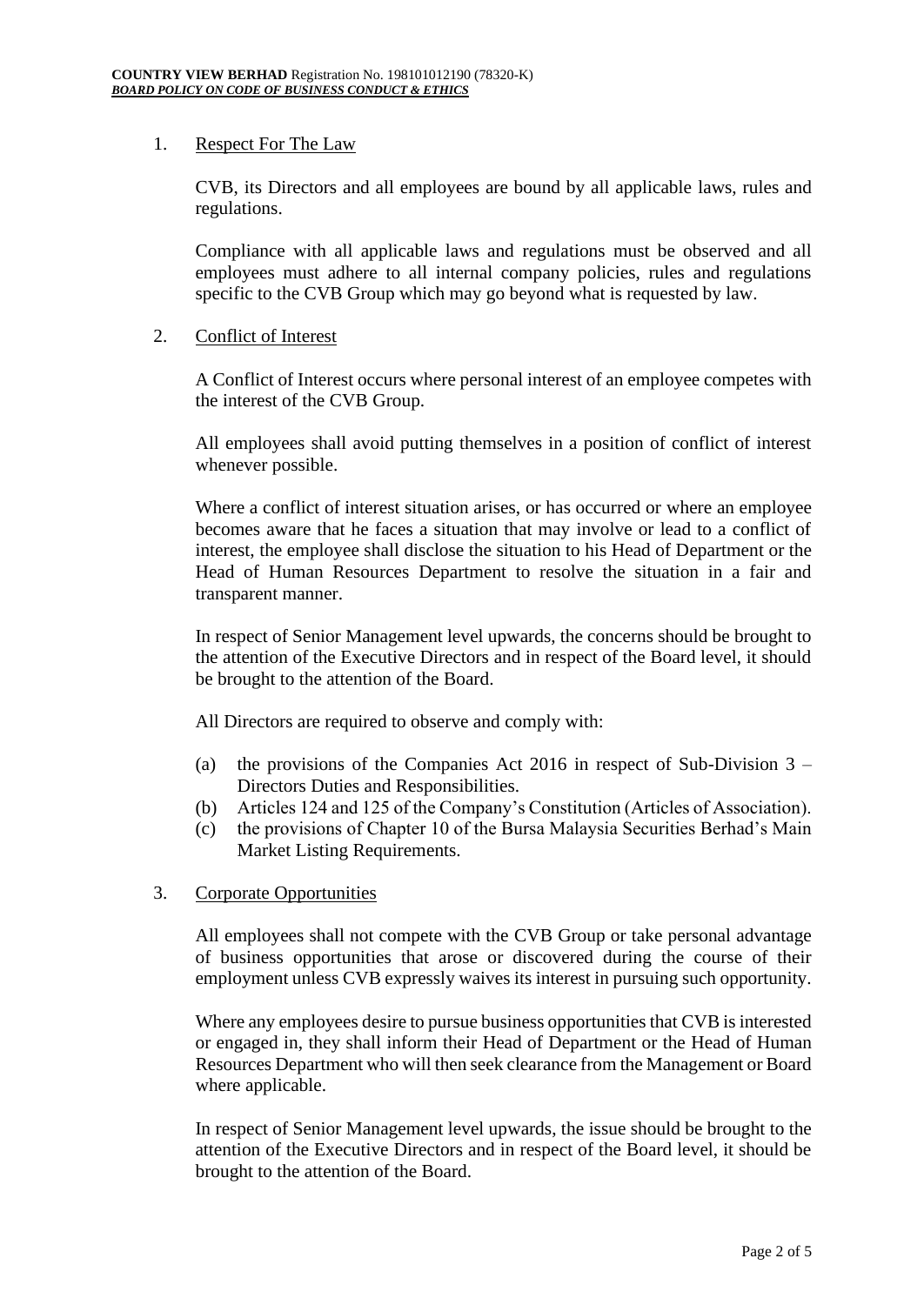# 4. Insider Trading

As a general policy, all employees of the Group are discouraged from engaging in speculative trading (as opposed to investing) in the Company's listed securities, and are reminded to observe the prohibitions imposed on "insiders" in relation to Insider Trading under the Capital Markets and Services Act 2007.

In addition to this, all Directors and key management personnel, identified and designated pursuant to the Board's Corporate Disclosure Policy ("designated key management personnel") are required to comply with Bursa Malaysia Securities Berhad's Listing Requirements on Dealings in Listed Securities under Chapter 14 of the Main Market Listing Requirements.

## 5. Confidential Information

Confidential Information comprises of any information that is not or has not been released to the public and includes business and trade secrets, business, marketing and service strategies and plans, research information, reports and data, business ideas, products, designs, databases, records, human resource information, and any non-published financial and non-financial data or other data deemed by CVB to be confidential and secret.

Unless required by law or authorised by Management, all employees shall not disclose, divulge or reveal any confidential information, allow or facilitate the disclosure of such confidential information.

All employees are required to use their best effort and endeavour to avoid unintentional disclosure of confidential information including taking precautions and care when storing or transmitting confidential information.

## 6. Protection and preservation of Company Assets and Financial Records.

All employees shall safeguard and make proper and efficient use of CVB's assets and financial records.

All employees shall use their best efforts and endeavour to protect the Company's assets and financial records from loss, damage, misuse, theft, fraud, embezzlement and destruction. These obligations cover both tangible and intangible assets including trademark, know-how, confidential or proprietary information and information systems.

CVB reserves the right to monitor and inspect how its assets and financial records are being used by its employees including inspection of all correspondence, e-mails, chat messages, data and files kept on Company's network terminals.

## 7. Discrimination & Harassment

CVB respects the privacy, dignity and personal rights of all employees and is committed to ensuring a workplace environment which is free from any discrimination and harassment of whatsoever nature.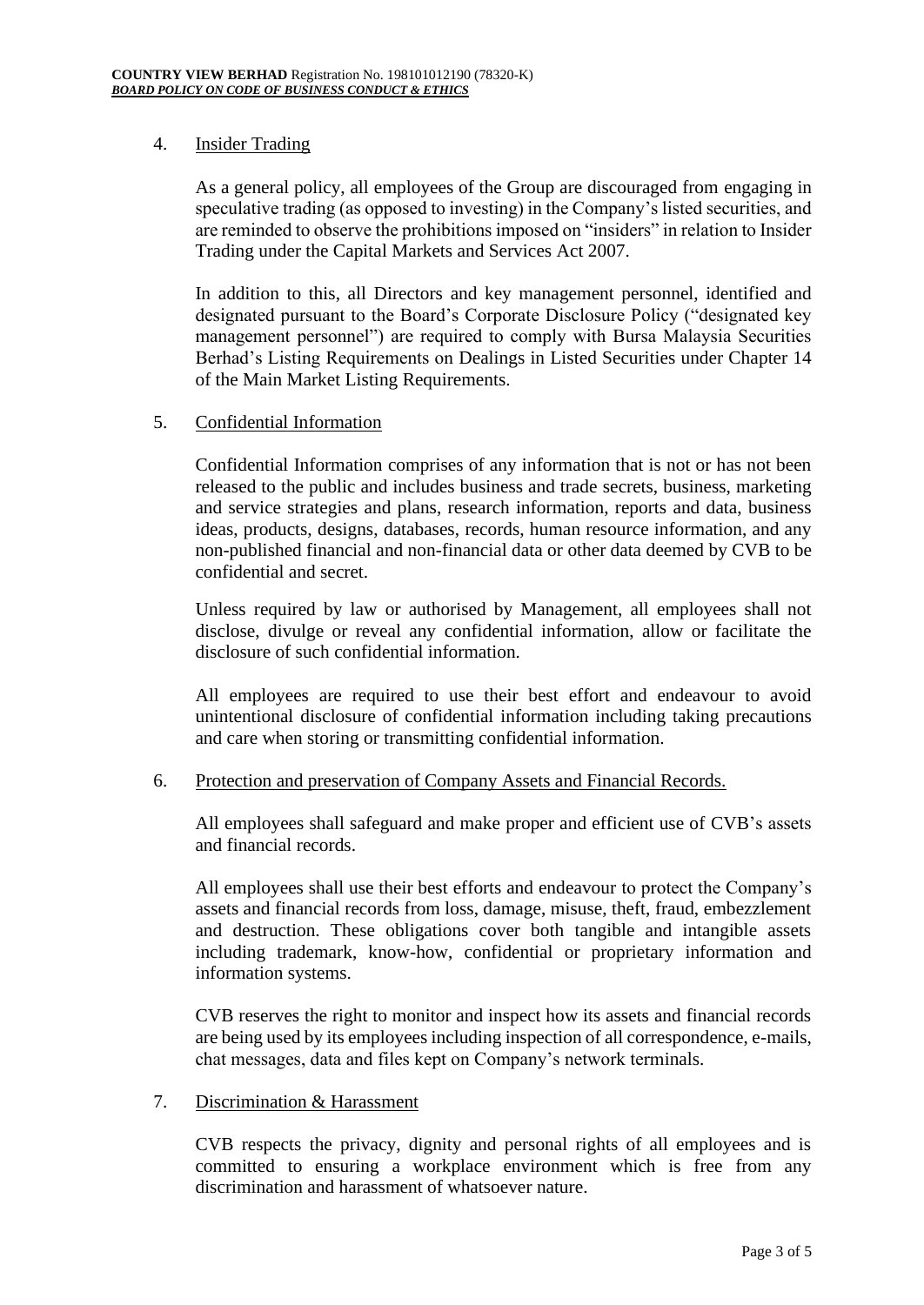The rights of fellow Board members, employees and all stakeholders must be respected and each person must be accorded equal opportunity without regard to their race, colours, creed, religion, national origin, age, sex, marital status, lawful alien status, mental or physical disability, sexual orientation or gender identity.

Employees who feel that they have been discriminated against are encouraged to raise their concerns to the Head of Department or to Head of Human Resources Department or the persons designated under Section 8.

# 8. Reporting Violations

The maintenance of a strong and highly ethical environment with business conduct carried out with utmost integrity must be reinforced by an efficient reporting structure.

If you are aware of or suspect misconduct or violations of any nature outlined in this Policy, you must report it to the appropriate level of Management.

You are to report in priority firstly to your Head of Department, or failing him the Head of Human Resources Department.

If after speaking with the appropriate levels of Management or you feel uncomfortable speaking to them, you may (if you wish) elevate your concerns to the Group General Manager or subsequently to any of the Executive Directors, or failing them to the Senior Independent Non-Executive Directors.

| <b>Head of Department</b>                 | <b>Contact No. / Email</b>                  |
|-------------------------------------------|---------------------------------------------|
| <b>Head of Projects</b>                   | $07-5097111/$                               |
| Mr Hua Keng Tong                          | huakt@countryview.com.my                    |
| Mr Radzuan Chua Bin Abdullah              | $07-5097111/$<br>radzuan@countryview.com.my |
| <b>Head of Sales</b>                      | $07 - 2236799$ /                            |
| Mr Andrew Tan                             | andrew@countryview.com.my                   |
| <b>Head of Human Resources Department</b> | $07 - 2236799$ /                            |
| Mr Hong Chee Wen                          | hongce@countryview.com.my                   |
| Senior Independent Non-Executive Director | cybsid@countryview.com.my                   |

Any reports that involve the Executive Directors, Non-Executive Directors, Group General Manager or Chief Financial Officer must be communicated to the Chairman of the Board and/or Chairman of the Audit and Risk Management Committee.

Your report/calls/emails will be dealt with the strictest confidentiality and will only be disclosed and shared in order to address the matters appropriately. Regardless,